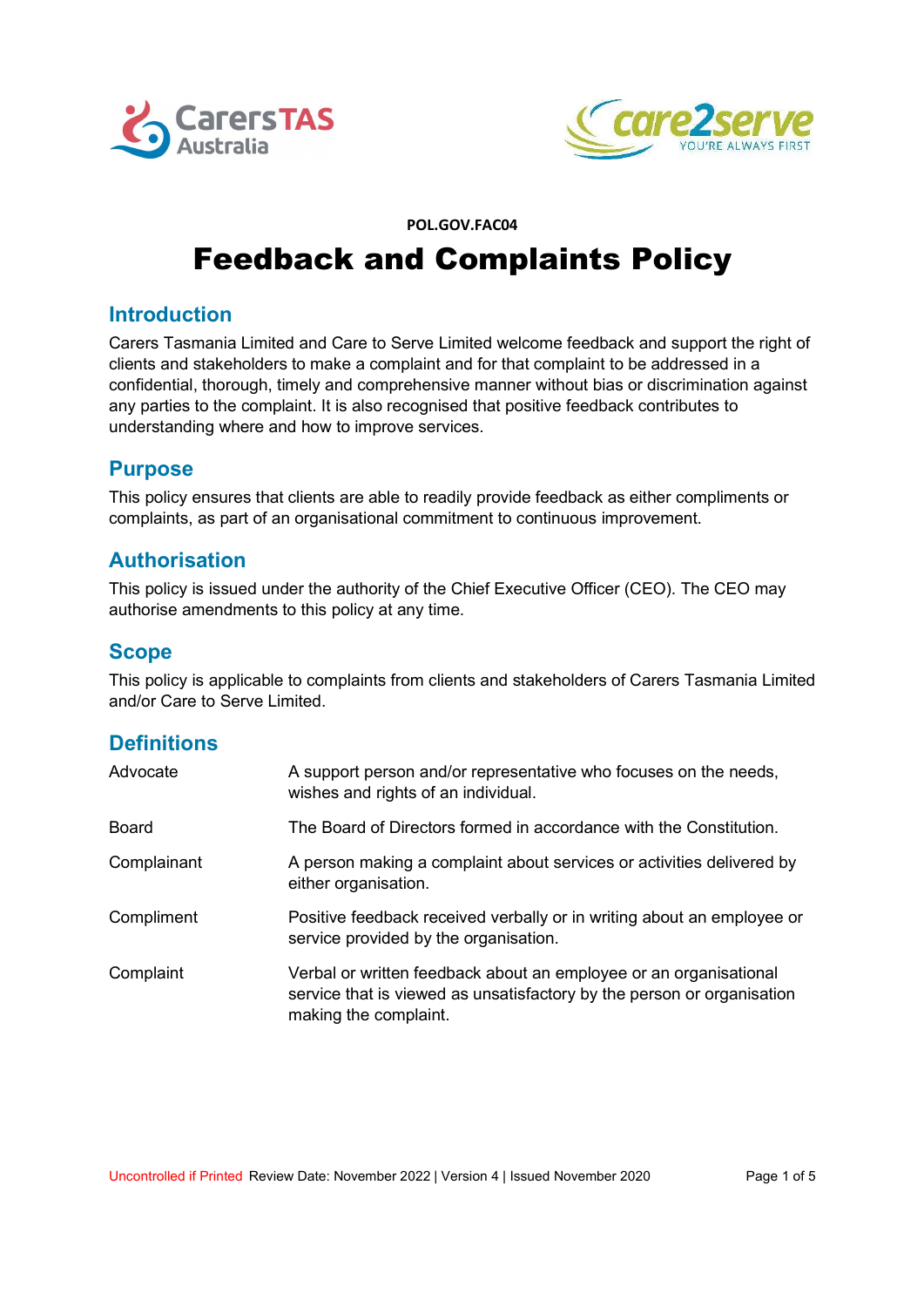| POL.GOV.FC04                                | Feedback and Complaints Policy Carers Tasmania Ltd & Care to Serve Ltd                                                                                                                                                                                                                                                                         |  |
|---------------------------------------------|------------------------------------------------------------------------------------------------------------------------------------------------------------------------------------------------------------------------------------------------------------------------------------------------------------------------------------------------|--|
| Complaints and<br><b>Accolades Register</b> | A register of all feedback received, both internally and externally and of<br>a positive or negative nature.                                                                                                                                                                                                                                   |  |
| Duty of Care                                | Duty of Care is the requirement that the organisation or individual<br>conducts business/ duties in a way that is considered reasonable for<br>someone in their position to do so. Reasonable conduct may be<br>thought of as that which is 'acceptable, average, equitable, fair, fit,<br>honest, proper, right, tolerable or within reason'. |  |
| Employee/s                                  | Full-time, part-time and casual contractors or subcontractors,<br>employees of contractors or subcontractors, shift workers, apprentices<br>or trainees, students on work experience placement and volunteers.                                                                                                                                 |  |
| Unreasonable<br>complaints                  | Complaints which, because of their nature or frequency, raise<br>substantial health, safety, resource or equity issues for the<br>organisation, staff, other service users and complainants or the<br>complainant themselves. Unreasonable complaints may be divided into<br>five categories:                                                  |  |
|                                             | Unreasonable persistence by complainant<br>$\bullet$<br>Unreasonable demands by complainant<br>$\bullet$<br>Unreasonable lack of cooperation by complainant<br>$\bullet$<br>Unreasonable arguments by complainant<br>$\bullet$<br>Unreasonable behaviours by complainant<br>$\bullet$                                                          |  |

# Policy Statement

### Positive feedback

Carers Tasmania and Care to Serve value the chance to understand what clients and stakeholders find positive about services.

Received feedback will be shared with the employee concerned and with management.

#### **Complaints**

Carers Tasmania and Care to Serve seek to resolve all complaints amicably through conciliation prior to progressing to a formal complaints review process.

In the first instance, a complaint received from an individual or a stakeholder entity should be addressed at the level closest to the complainant. If the complaint is not able to be resolved to the complainants satisfaction, the complainant has the right to request review by an Executive Manager. Final consideration of a complaint would be undertaken by the Chief Executive Officer.

Complainants must be advised of their right to include an advocate and/or translator in any discussions with Carers Tasmania regarding their complaint.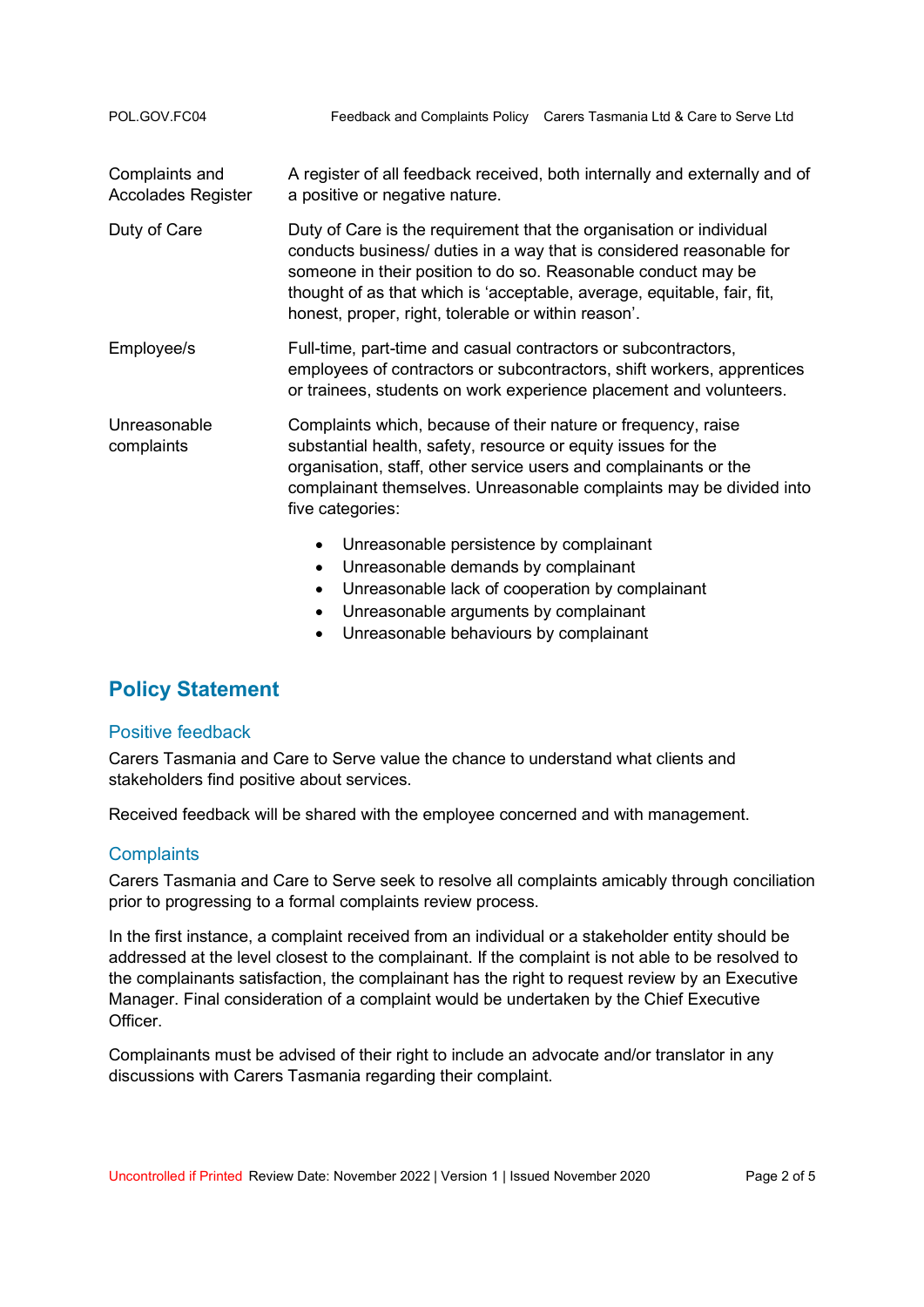Complaints must be acknowledged in writing within three working days of receipt with an indicative timeframe for resolution, if the complainant provides relevant address or contact details.

Resolution should occur within a maximum of fourteen days, but preferably sooner.

Where a complaint relates to breaches of regulatory and/or legislative requirements (eg: Workplace Health and Safety) or allegations of criminal offence/s, Carers Tasmania/Care to Serve will report this to the relevant authority if required by law.

Where the complaint links to a specific employee, the principles of natural justice will be observed by informing the employee about the nature and content of any complaint about them, giving them the right to be heard by an unbiased decision-maker.

Where a complaint is considered to be unreasonable or vexatious, the Executive Manager Finance and Corporate Support is responsible for:

- 1. Confirming whether the complaint is unreasonable and, if so:
- 2. determining how to resolve the issue referencing the Tasmanian Ombudsman's Guidelines to Managing Unreasonable Complainant Conduct, and through:
	- a. escalation to a more senior organisational representative,
	- b. externally facilitated mediation.

All complaints will be managed in a structured and consistent manner, considering the input of all people involved.

#### Recording feedback and complaints

Positive feedback and complaints must be registered on the Complaints and Accolades Register.

#### Avenues for providing feedback

This policy is to be published on the websites of Carers Tasmania Limited and Care to Serve Limited. Feedback forms will be prominently displayed on both websites.

### Roles and Responsibilities

| <b>Board</b>                            | The Board is responsible for ensuring the continual alignment of policy<br>and practices with current complaint requirements of Australian and<br>Tasmanian governments.                                                                                                           |
|-----------------------------------------|------------------------------------------------------------------------------------------------------------------------------------------------------------------------------------------------------------------------------------------------------------------------------------|
| <b>Chief Executive</b><br>Officer (CEO) | The CEO is responsible for ensuring operational compliance with<br>policies approved by the Board of Directors and ensuring processes,<br>procedures and practices achieve conformance. When a complaint<br>reaches CEO level and cannot be resolved, it is referred to the Board. |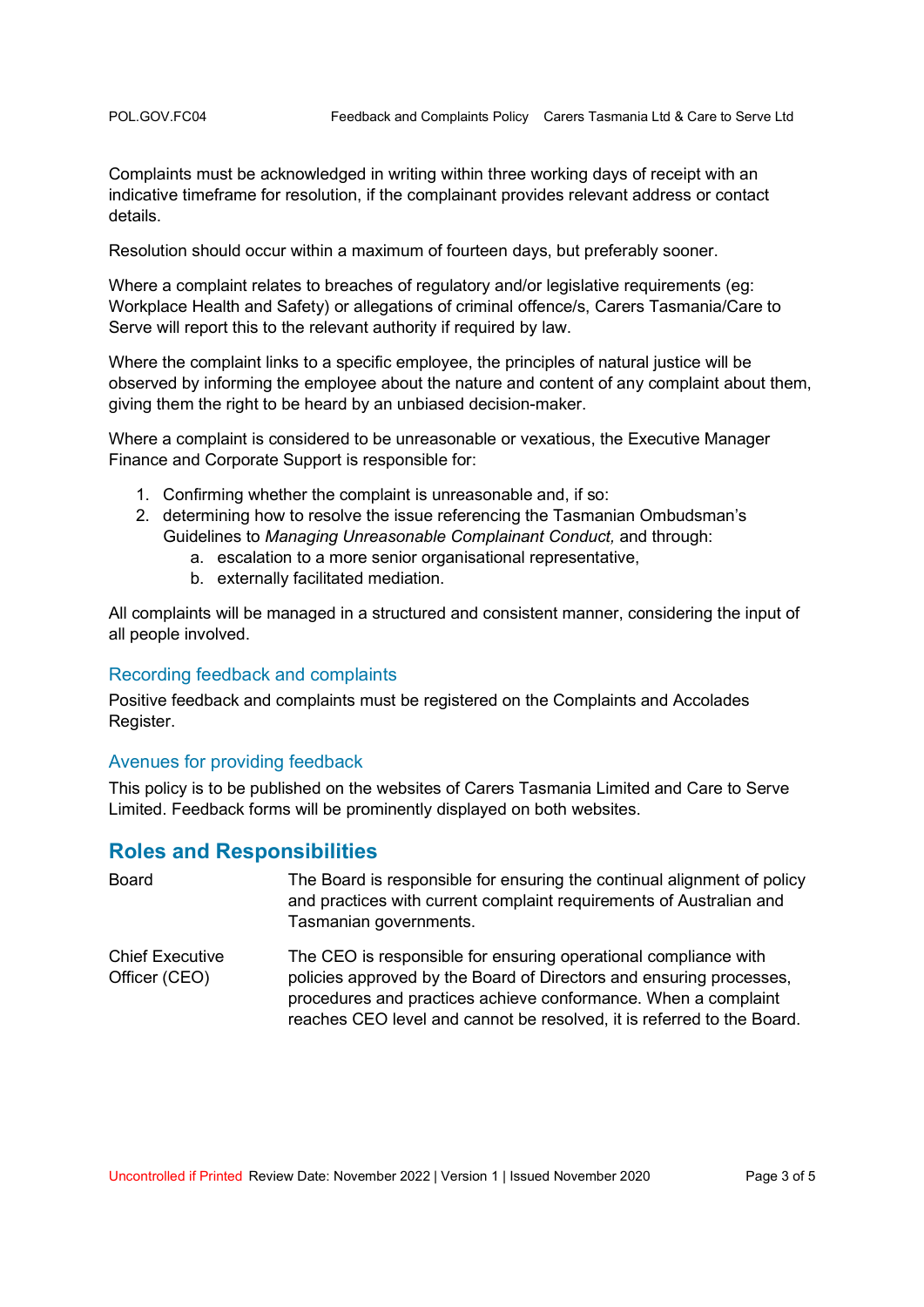| <b>Supervisors</b>                                                             | The relevant supervisor is responsible for this policy and relevant<br>processes, including conducting investigations into complaints,<br>ensuring that staff are aware of their obligations under this policy and<br>regular reporting to the Executive Manager Finance and Corporate<br>Support. Where a complaint cannot be resolved at Supervisor level, it is<br>referred to the relevant manager. |
|--------------------------------------------------------------------------------|---------------------------------------------------------------------------------------------------------------------------------------------------------------------------------------------------------------------------------------------------------------------------------------------------------------------------------------------------------------------------------------------------------|
| <b>Executive Manager</b><br>Finance and<br><b>Corporate Support</b><br>(EMFCS) | This position is responsible for this policy and relevant processes,<br>including conducting investigations into complaints, ensuring that staff<br>are aware of their obligations under this policy and regular reporting to<br>the CEO. Where a complaint cannot be resolved at this level, it is<br>referred to the CEO.                                                                             |
| <b>Employees</b>                                                               | All employees are required to understand & promote policy as a tool for<br>identifying opportunities for continual improvement.                                                                                                                                                                                                                                                                         |

# Breach of Policy

All employees are expected to conform with this policy and ensure complaints and feedback from clients and stakeholders is respectfully processed and resolved. Breaches by employees of either making or managing complaints may result in disciplinary action.

Any employee with knowledge of a breach must immediately report it to the Chief Executive Officer.

Failure to take reasonable steps to report it will result in disciplinary action for that employee.

# Legislation, standards and processes

#### Legislation

- Privacy Act 1988
- Human Rights Act 1998
- Fair Work Act 2009
- Tasmanian Ombudsman Guidelines to Managing Unreasonable Complainant Conduct

#### Associated documents and processes

Feedback and Complaints Procedure (PRO.GOV.FC01)

#### Alignment to standards

This policy supports the following standards:

- $\bullet$  ISO 9000:2015 8
- Mental Health Standards 1
- Disability Service Standards 4